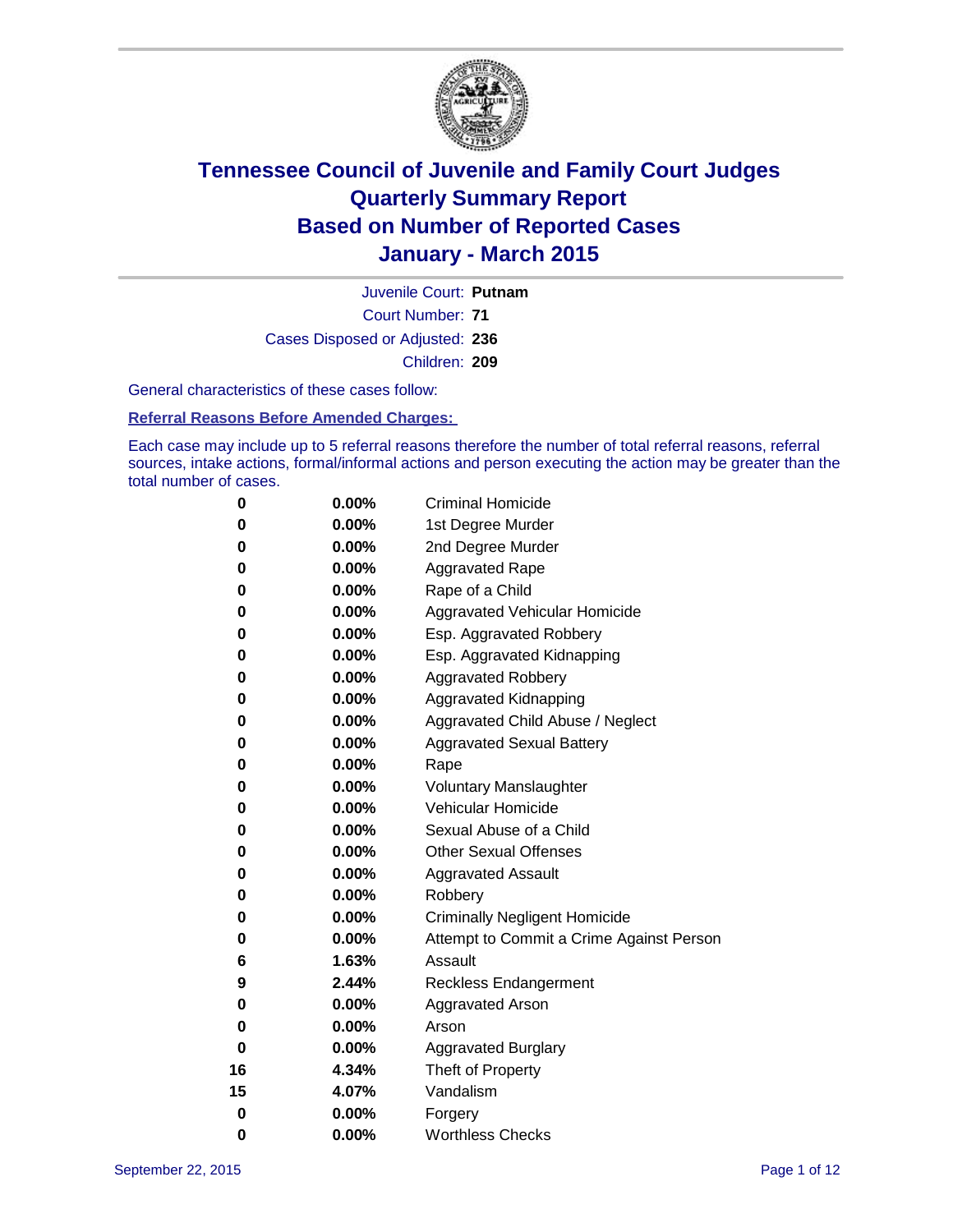

Court Number: **71** Juvenile Court: **Putnam** Cases Disposed or Adjusted: **236** Children: **209**

#### **Referral Reasons Before Amended Charges:**

Each case may include up to 5 referral reasons therefore the number of total referral reasons, referral sources, intake actions, formal/informal actions and person executing the action may be greater than the total number of cases.

| 0            | 0.00%    | Illegal Possession / Fraudulent Use of Credit / Debit Cards |
|--------------|----------|-------------------------------------------------------------|
| 11           | 2.98%    | <b>Burglary</b>                                             |
| $\mathbf 2$  | 0.54%    | Unauthorized Use of a Vehicle                               |
| 0            | $0.00\%$ | <b>Cruelty to Animals</b>                                   |
| 0            | 0.00%    | Sale of Controlled Substances                               |
| 3            | 0.81%    | <b>Other Drug Offenses</b>                                  |
| 11           | 2.98%    | Possession of Controlled Substances                         |
| 0            | 0.00%    | <b>Criminal Attempt</b>                                     |
| 1            | 0.27%    | Carrying Weapons on School Property                         |
| 3            | 0.81%    | Unlawful Carrying / Possession of a Weapon                  |
| 1            | 0.27%    | <b>Evading Arrest</b>                                       |
| 0            | 0.00%    | Escape                                                      |
| 0            | 0.00%    | Driving Under Influence (DUI)                               |
| 6            | 1.63%    | Possession / Consumption of Alcohol                         |
| 1            | 0.27%    | Resisting Stop, Frisk, Halt, Arrest or Search               |
| 0            | 0.00%    | <b>Aggravated Criminal Trespass</b>                         |
| 0            | $0.00\%$ | Harassment                                                  |
| 0            | 0.00%    | Failure to Appear                                           |
| 0            | $0.00\%$ | Filing a False Police Report                                |
| 0            | $0.00\%$ | Criminal Impersonation                                      |
| $\mathbf{2}$ | 0.54%    | <b>Disorderly Conduct</b>                                   |
| 0            | 0.00%    | <b>Criminal Trespass</b>                                    |
| 0            | $0.00\%$ | <b>Public Intoxication</b>                                  |
| 0            | 0.00%    | Gambling                                                    |
| 53           | 14.36%   | <b>Traffic</b>                                              |
| 0            | 0.00%    | Local Ordinances                                            |
| 0            | $0.00\%$ | Violation of Wildlife Regulations                           |
| 8            | 2.17%    | Contempt of Court                                           |
| 4            | 1.08%    | Violation of Probation                                      |
| 0            | 0.00%    | Violation of Aftercare                                      |
| 9            | 2.44%    | <b>Unruly Behavior</b>                                      |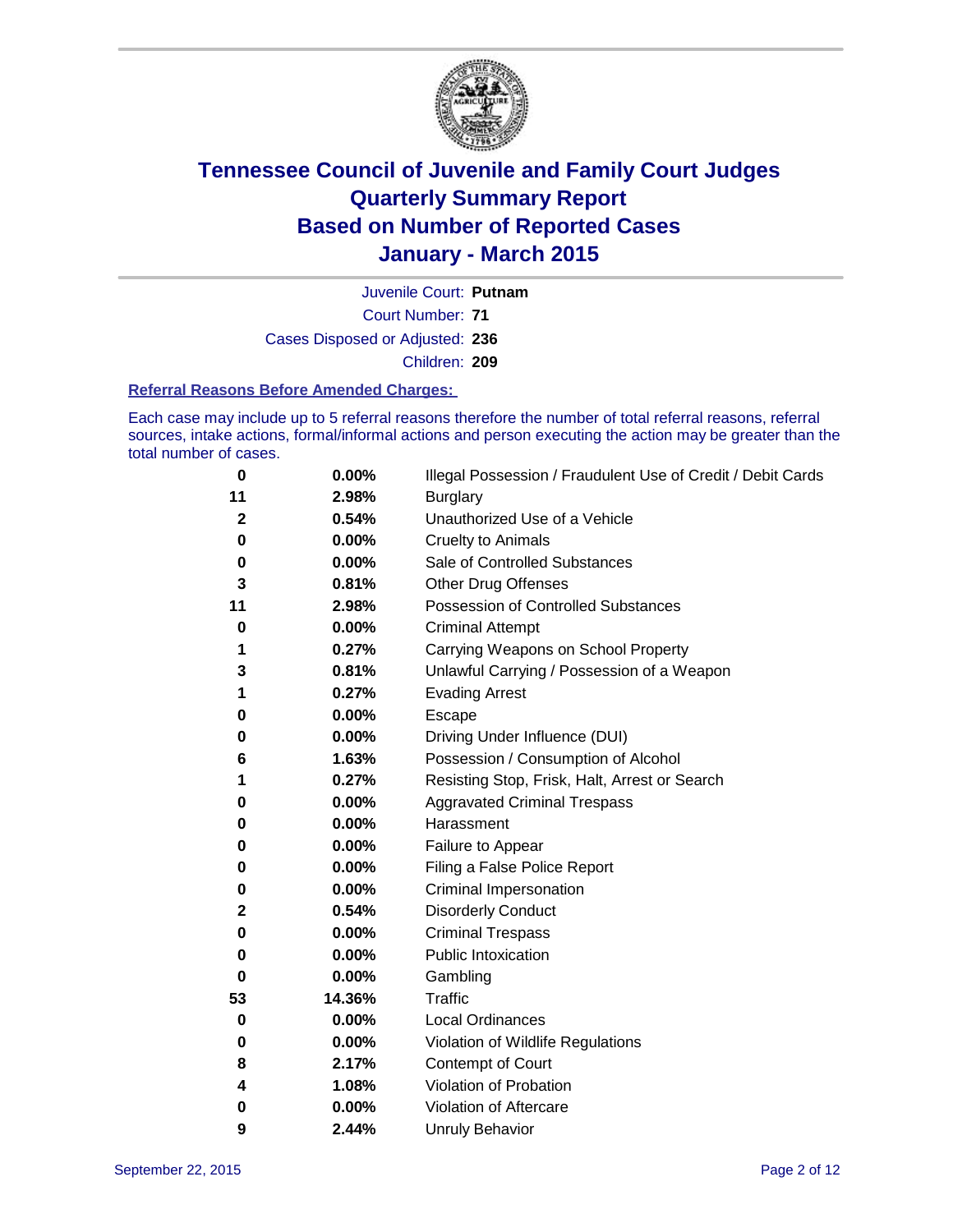

Court Number: **71** Juvenile Court: **Putnam** Cases Disposed or Adjusted: **236** Children: **209**

#### **Referral Reasons Before Amended Charges:**

Each case may include up to 5 referral reasons therefore the number of total referral reasons, referral sources, intake actions, formal/informal actions and person executing the action may be greater than the total number of cases.

| 10           | 2.71%   | Truancy                               |
|--------------|---------|---------------------------------------|
| 6            | 1.63%   | In-State Runaway                      |
|              | 0.27%   | Out-of-State Runaway                  |
| 5            | 1.36%   | Possession of Tobacco Products        |
| $\mathbf{2}$ | 0.54%   | Violation of a Valid Court Order      |
| 8            | 2.17%   | Violation of Curfew                   |
| 6            | 1.63%   | Sexually Abused Child                 |
| 0            | 0.00%   | <b>Physically Abused Child</b>        |
| 28           | 7.59%   | Dependency / Neglect                  |
| 4            | 1.08%   | <b>Termination of Parental Rights</b> |
| 0            | 0.00%   | Violation of Pretrial Diversion       |
| 0            | 0.00%   | Violation of Informal Adjustment      |
| 0            | 0.00%   | <b>Judicial Review</b>                |
| 0            | 0.00%   | <b>Administrative Review</b>          |
| 0            | 0.00%   | <b>Foster Care Review</b>             |
| 7            | 1.90%   | Custody                               |
| 2            | 0.54%   | Visitation                            |
| 9            | 2.44%   | Paternity / Legitimation              |
| 107          | 29.00%  | <b>Child Support</b>                  |
| 0            | 0.00%   | <b>Request for Medical Treatment</b>  |
| 0            | 0.00%   | <b>Consent to Marry</b>               |
| 13           | 3.52%   | Other                                 |
| 369          | 100.00% | <b>Total Referrals</b>                |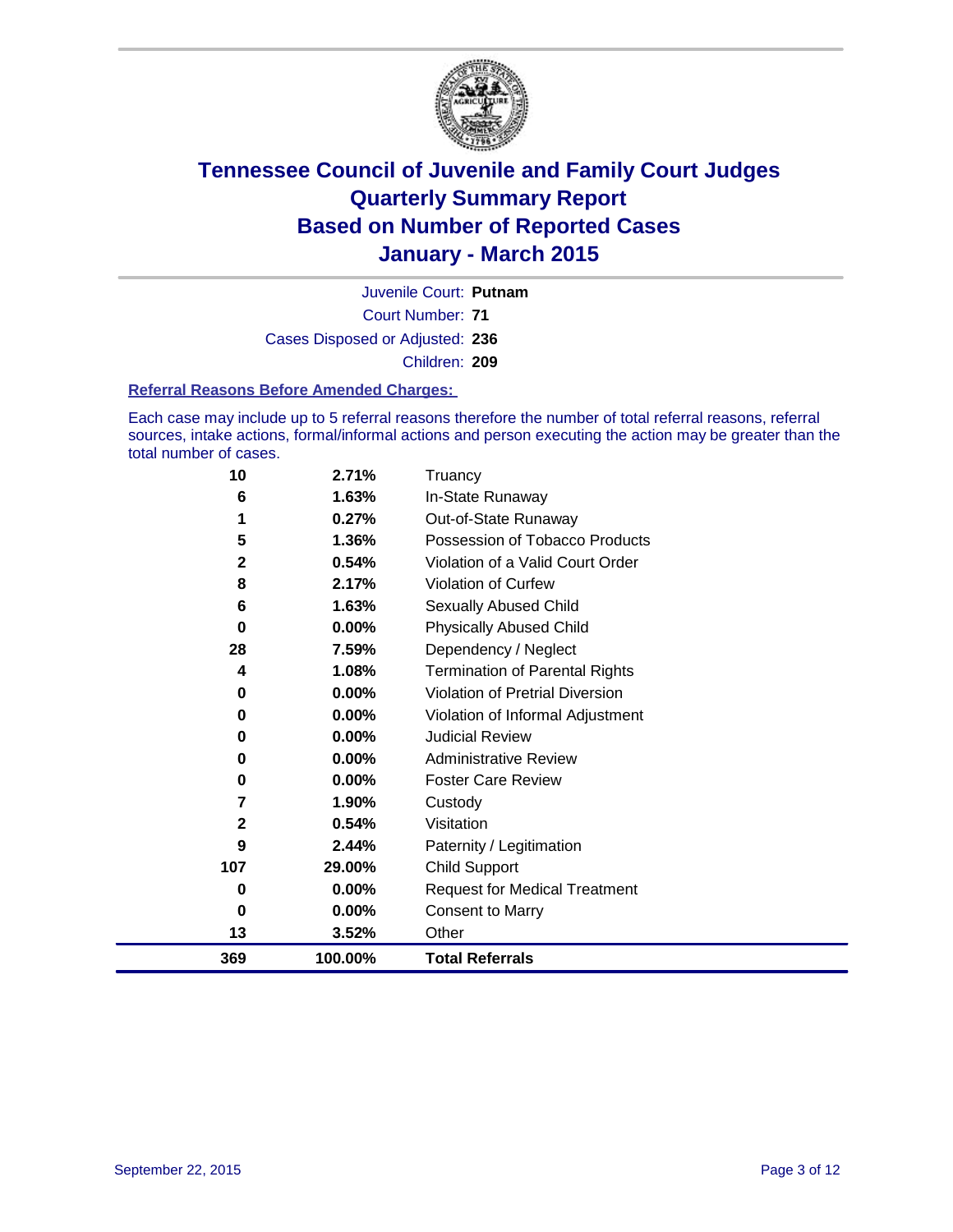

| Juvenile Court: Putnam          |  |  |  |  |  |  |  |  |  |  |  |  |  |  |  |  |  |  |  |  |  |  |  |
|---------------------------------|--|--|--|--|--|--|--|--|--|--|--|--|--|--|--|--|--|--|--|--|--|--|--|
| Court Number: 71                |  |  |  |  |  |  |  |  |  |  |  |  |  |  |  |  |  |  |  |  |  |  |  |
| Cases Disposed or Adjusted: 236 |  |  |  |  |  |  |  |  |  |  |  |  |  |  |  |  |  |  |  |  |  |  |  |
| Children: 209                   |  |  |  |  |  |  |  |  |  |  |  |  |  |  |  |  |  |  |  |  |  |  |  |
|                                 |  |  |  |  |  |  |  |  |  |  |  |  |  |  |  |  |  |  |  |  |  |  |  |

### **Referral Sources: 1**

| 369 | 100.00%  | <b>Total Referral Sources</b>     |
|-----|----------|-----------------------------------|
| 144 | 39.02%   | Other                             |
| 0   | $0.00\%$ | Unknown                           |
| 0   | $0.00\%$ | Hospital                          |
| 0   | 0.00%    | Child & Parent                    |
| 0   | 0.00%    | Victim                            |
| 0   | 0.00%    | <b>Other Court</b>                |
| 0   | $0.00\%$ | Social Agency                     |
| 4   | 1.08%    | <b>Court Staff</b>                |
| 0   | $0.00\%$ | <b>District Attorney's Office</b> |
| 0   | $0.00\%$ | <b>Other State Department</b>     |
| 32  | 8.67%    | <b>DCS</b>                        |
| 0   | $0.00\%$ | <b>CSA</b>                        |
| 0   | $0.00\%$ | School                            |
| 0   | $0.00\%$ | Self                              |
| 0   | 0.00%    | Relatives                         |
| 6   | 1.63%    | Parents                           |
| 183 | 49.59%   | Law Enforcement                   |

### **Age of Child at Referral: 2**

| 209 | 100.00%  | <b>Total Child Count</b> |
|-----|----------|--------------------------|
| 0   | $0.00\%$ | <b>Unknown</b>           |
| 58  | 27.75%   | Ages 19 and Over         |
| 46  | 22.01%   | Ages 17 through 18       |
| 44  | 21.05%   | Ages 15 through 16       |
| 23  | 11.00%   | Ages 13 through 14       |
| 4   | 1.91%    | Ages 11 through 12       |
| 34  | 16.27%   | Ages 10 and Under        |

<sup>1</sup> If different than number of Referral Reasons (369), verify accuracy of your court's data.

One child could be counted in multiple categories, verify accuracy of your court's data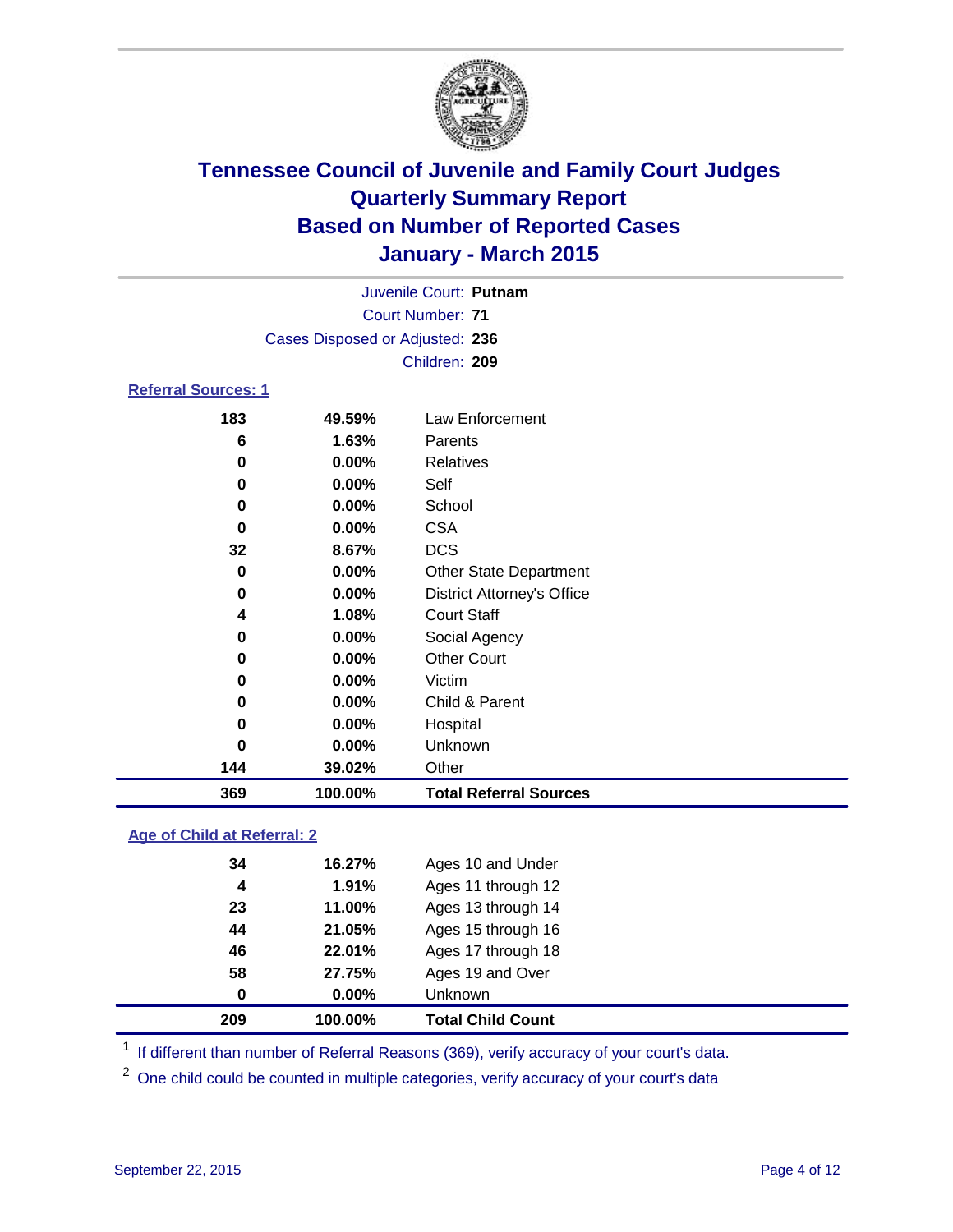

|                                         | Juvenile Court: Putnam          |                          |  |  |  |  |  |  |  |
|-----------------------------------------|---------------------------------|--------------------------|--|--|--|--|--|--|--|
|                                         |                                 | Court Number: 71         |  |  |  |  |  |  |  |
|                                         | Cases Disposed or Adjusted: 236 |                          |  |  |  |  |  |  |  |
|                                         | Children: 209                   |                          |  |  |  |  |  |  |  |
| Sex of Child: 1                         |                                 |                          |  |  |  |  |  |  |  |
| 126                                     | 60.29%                          | Male                     |  |  |  |  |  |  |  |
| 72                                      | 34.45%                          | Female                   |  |  |  |  |  |  |  |
| 11                                      | 5.26%                           | Unknown                  |  |  |  |  |  |  |  |
| 209                                     | 100.00%                         | <b>Total Child Count</b> |  |  |  |  |  |  |  |
| Race of Child: 1                        |                                 |                          |  |  |  |  |  |  |  |
| 156                                     | 74.64%                          | White                    |  |  |  |  |  |  |  |
| 4                                       | 1.91%                           | African American         |  |  |  |  |  |  |  |
| 0                                       | 0.00%                           | Native American          |  |  |  |  |  |  |  |
| $\bf{0}$                                | 0.00%                           | Asian                    |  |  |  |  |  |  |  |
| 6                                       | 2.87%                           | Mixed                    |  |  |  |  |  |  |  |
| 43                                      | 20.57%                          | Unknown                  |  |  |  |  |  |  |  |
| 209                                     | 100.00%                         | <b>Total Child Count</b> |  |  |  |  |  |  |  |
| <b>Hispanic Origin: 1</b>               |                                 |                          |  |  |  |  |  |  |  |
| 11                                      | 5.26%                           | Yes                      |  |  |  |  |  |  |  |
| 136                                     | 65.07%                          | <b>No</b>                |  |  |  |  |  |  |  |
| 62                                      | 29.67%                          | Unknown                  |  |  |  |  |  |  |  |
| 209                                     | 100.00%                         | <b>Total Child Count</b> |  |  |  |  |  |  |  |
| <b>School Enrollment of Children: 1</b> |                                 |                          |  |  |  |  |  |  |  |
| 82                                      | 39.23%                          | Yes                      |  |  |  |  |  |  |  |
| 45                                      | 21.53%                          | No                       |  |  |  |  |  |  |  |
| 82                                      | 39.23%                          | Unknown                  |  |  |  |  |  |  |  |
| 209                                     | 100.00%                         | <b>Total Child Count</b> |  |  |  |  |  |  |  |

One child could be counted in multiple categories, verify accuracy of your court's data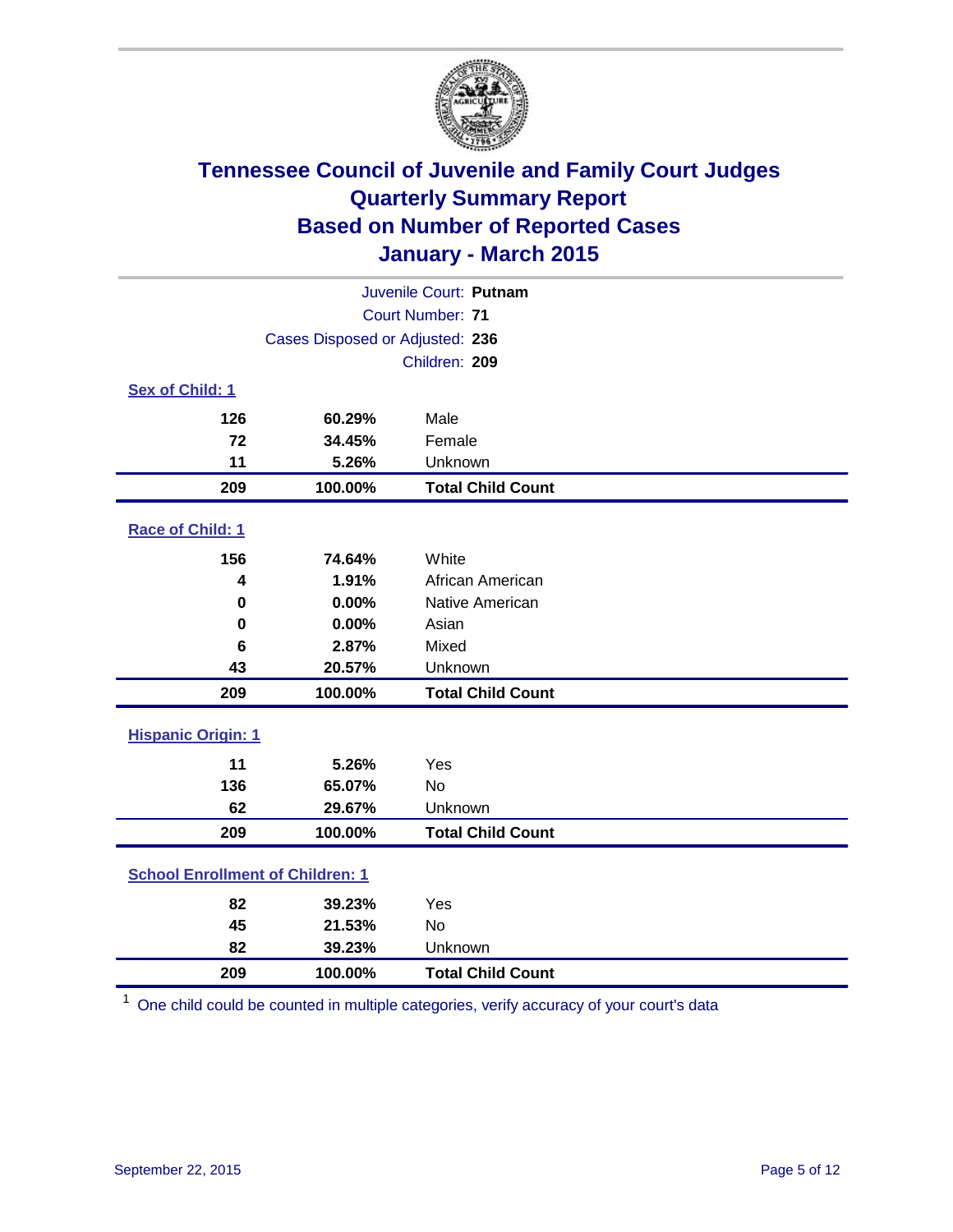

Court Number: **71** Juvenile Court: **Putnam** Cases Disposed or Adjusted: **236** Children: **209**

### **Living Arrangement of Child at Time of Referral: 1**

| 209 | 100.00%  | <b>Total Child Count</b>     |
|-----|----------|------------------------------|
| 5   | 2.39%    | Other                        |
| 106 | 50.72%   | Unknown                      |
| 0   | $0.00\%$ | Independent                  |
| 0   | $0.00\%$ | In an Institution            |
| 0   | $0.00\%$ | In a Residential Center      |
| 0   | 0.00%    | In a Group Home              |
| 5   | 2.39%    | With Foster Family           |
| 0   | $0.00\%$ | <b>With Adoptive Parents</b> |
| 9   | 4.31%    | <b>With Relatives</b>        |
| 6   | 2.87%    | With Father                  |
| 36  | 17.22%   | With Mother                  |
| 10  | 4.78%    | With Mother and Stepfather   |
| 5   | 2.39%    | With Father and Stepmother   |
| 27  | 12.92%   | With Both Biological Parents |
|     |          |                              |

#### **Type of Detention: 2**

| 0<br>236 | $0.00\%$<br>100.00% | Other<br><b>Total Detention Count</b> |
|----------|---------------------|---------------------------------------|
| 152      | 64.41%              | Does Not Apply                        |
| 84       | 35.59%              | Unknown                               |
| 0        | $0.00\%$            | <b>Psychiatric Hospital</b>           |
| 0        | $0.00\%$            | Jail - No Separation                  |
| 0        | 0.00%               | Jail - Partial Separation             |
| 0        | $0.00\%$            | Jail - Complete Separation            |
| 0        | 0.00%               | Juvenile Detention Facility           |
| 0        | 0.00%               | Non-Secure Placement                  |

<sup>1</sup> One child could be counted in multiple categories, verify accuracy of your court's data

If different than number of Cases (236) verify accuracy of your court's data.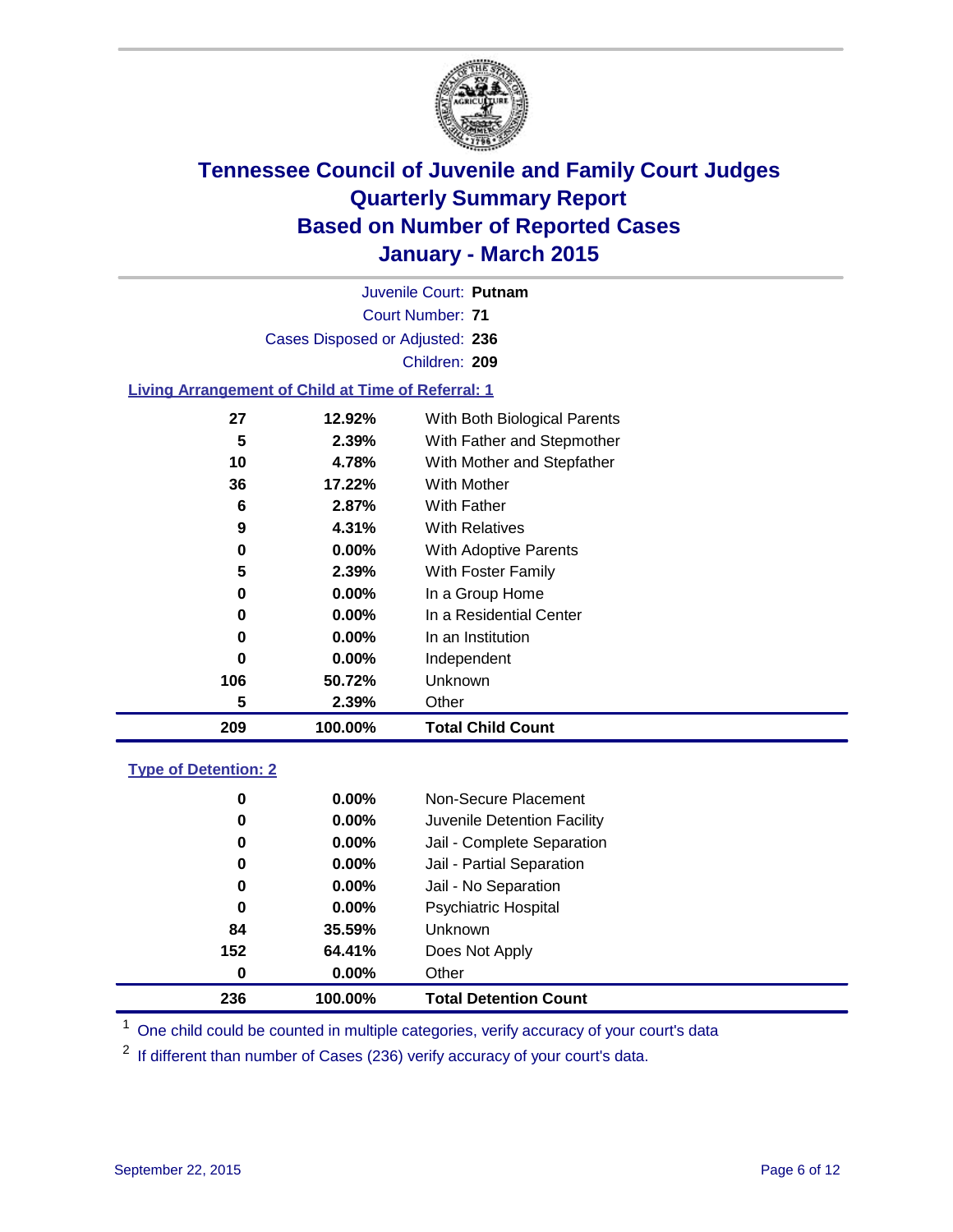

|                                                    | Juvenile Court: Putnam |                                      |  |  |  |  |  |  |
|----------------------------------------------------|------------------------|--------------------------------------|--|--|--|--|--|--|
|                                                    |                        | <b>Court Number: 71</b>              |  |  |  |  |  |  |
| Cases Disposed or Adjusted: 236                    |                        |                                      |  |  |  |  |  |  |
| Children: 209                                      |                        |                                      |  |  |  |  |  |  |
| <b>Placement After Secure Detention Hearing: 1</b> |                        |                                      |  |  |  |  |  |  |
| 0                                                  | 0.00%                  | Returned to Prior Living Arrangement |  |  |  |  |  |  |
| 0                                                  | 0.00%                  | Juvenile Detention Facility          |  |  |  |  |  |  |
| 0                                                  | 0.00%                  | Jail                                 |  |  |  |  |  |  |
| 0                                                  | 0.00%                  | Shelter / Group Home                 |  |  |  |  |  |  |
| 0                                                  | 0.00%                  | <b>Foster Family Home</b>            |  |  |  |  |  |  |
| 0                                                  | 0.00%                  | <b>Psychiatric Hospital</b>          |  |  |  |  |  |  |
| 84                                                 | 35.59%                 | Unknown                              |  |  |  |  |  |  |
| 152                                                | 64.41%                 | Does Not Apply                       |  |  |  |  |  |  |
| 0                                                  | 0.00%                  | Other                                |  |  |  |  |  |  |
| 236                                                | 100.00%                | <b>Total Placement Count</b>         |  |  |  |  |  |  |
| <b>Intake Actions: 2</b>                           |                        |                                      |  |  |  |  |  |  |
| 232                                                | 62.87%                 | <b>Petition Filed</b>                |  |  |  |  |  |  |
| $\bf{0}$                                           | 0.00%                  | <b>Motion Filed</b>                  |  |  |  |  |  |  |
| 48                                                 | 13.01%                 | <b>Citation Processed</b>            |  |  |  |  |  |  |
| 0                                                  | 0.00%                  | Notification of Paternity Processed  |  |  |  |  |  |  |
| 0                                                  | 0.00%                  | Scheduling of Judicial Review        |  |  |  |  |  |  |
| 0                                                  | 0.00%                  | Scheduling of Administrative Review  |  |  |  |  |  |  |
| $\bf{0}$                                           | 0.00%                  | Scheduling of Foster Care Review     |  |  |  |  |  |  |
| 89                                                 | 24.12%                 | Unknown                              |  |  |  |  |  |  |
| 0                                                  | 0.00%                  | Does Not Apply                       |  |  |  |  |  |  |
| 0                                                  | 0.00%                  | Other                                |  |  |  |  |  |  |
| 369                                                | 100.00%                | <b>Total Intake Count</b>            |  |  |  |  |  |  |

<sup>1</sup> If different than number of Cases (236) verify accuracy of your court's data.

<sup>2</sup> If different than number of Referral Reasons (369), verify accuracy of your court's data.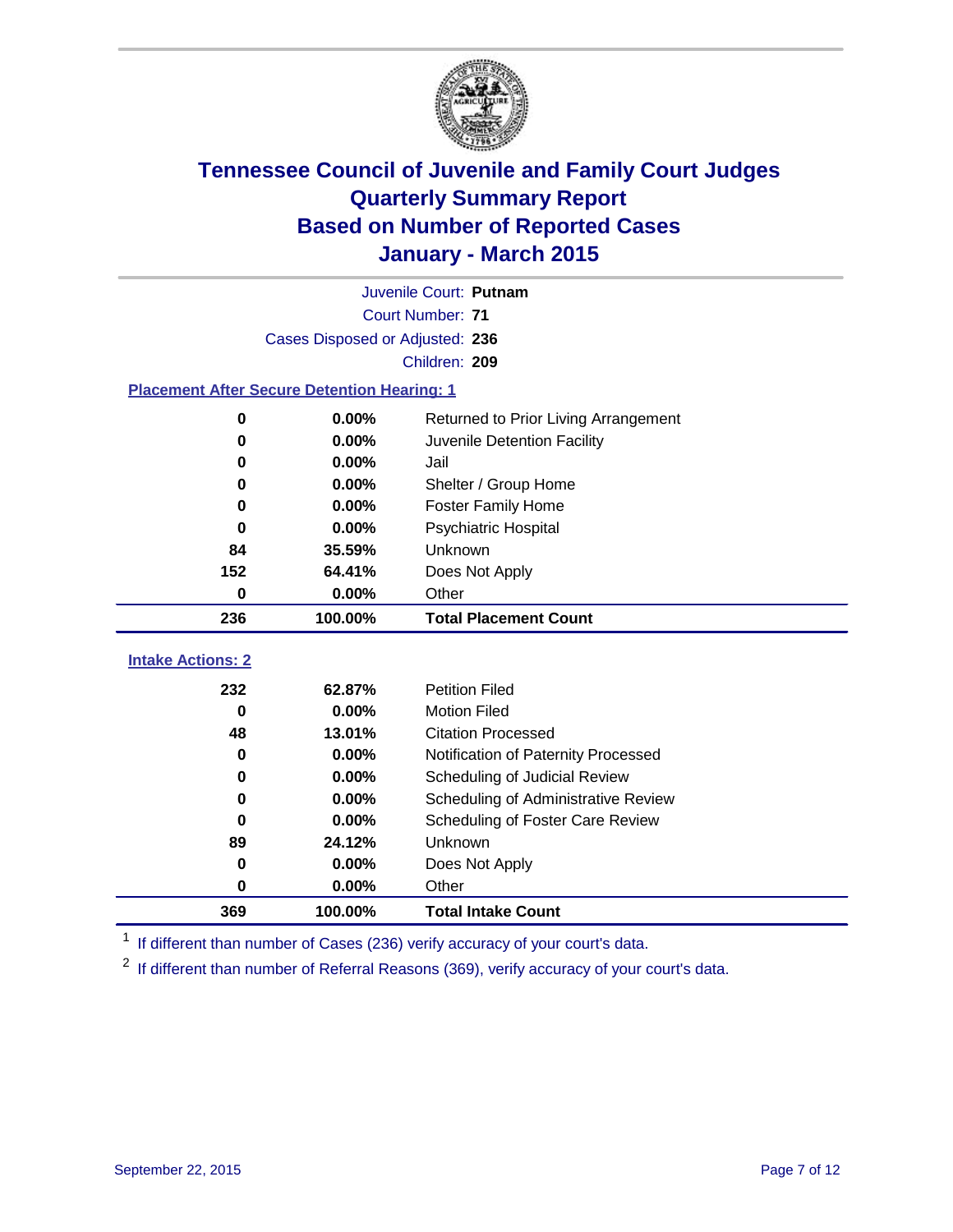

Court Number: **71** Juvenile Court: **Putnam** Cases Disposed or Adjusted: **236** Children: **209**

### **Last Grade Completed by Child: 1**

| 209       | 100.00% | <b>Total Child Count</b> |
|-----------|---------|--------------------------|
| 5         | 2.39%   | Other                    |
| 101       | 48.33%  | Unknown                  |
| $\pmb{0}$ | 0.00%   | Never Attended School    |
| 4         | 1.91%   | Graduated                |
| 1         | 0.48%   | <b>GED</b>               |
| $\pmb{0}$ | 0.00%   | Non-Graded Special Ed    |
| 23        | 11.00%  | 12th Grade               |
| 30        | 14.35%  | 11th Grade               |
| 20        | 9.57%   | 10th Grade               |
| $\bf{0}$  | 0.00%   | 9th Grade                |
| 9         | 4.31%   | 9th Grade                |
| 0         | 0.00%   | 8th Grade                |
| 9         | 4.31%   | 8th Grade                |
| 0         | 0.00%   | 7th Grade                |
| 5         | 2.39%   | 7th Grade                |
| 0         | 0.00%   | 6th Grade                |
| 0         | 0.00%   | 6th Grade                |
| 0         | 0.00%   | 5th Grade                |
| 1         | 0.48%   | 5th Grade                |
| 0         | 0.00%   | 4th Grade                |
| 0         | 0.00%   | 4th Grade                |
| 0         | 0.00%   | 3rd Grade                |
| 0         | 0.00%   | 3rd Grade                |
| $\bf{0}$  | 0.00%   | 2nd Grade                |
| 0         | 0.00%   | 2nd Grade                |
| 0         | 0.00%   | 1st Grade                |
| $\pmb{0}$ | 0.00%   | 1st Grade                |
| $\bf{0}$  | 0.00%   | Kindergarten             |
| $\bf{0}$  | 0.00%   | Preschool                |
| 1         | 0.48%   | Too Young for School     |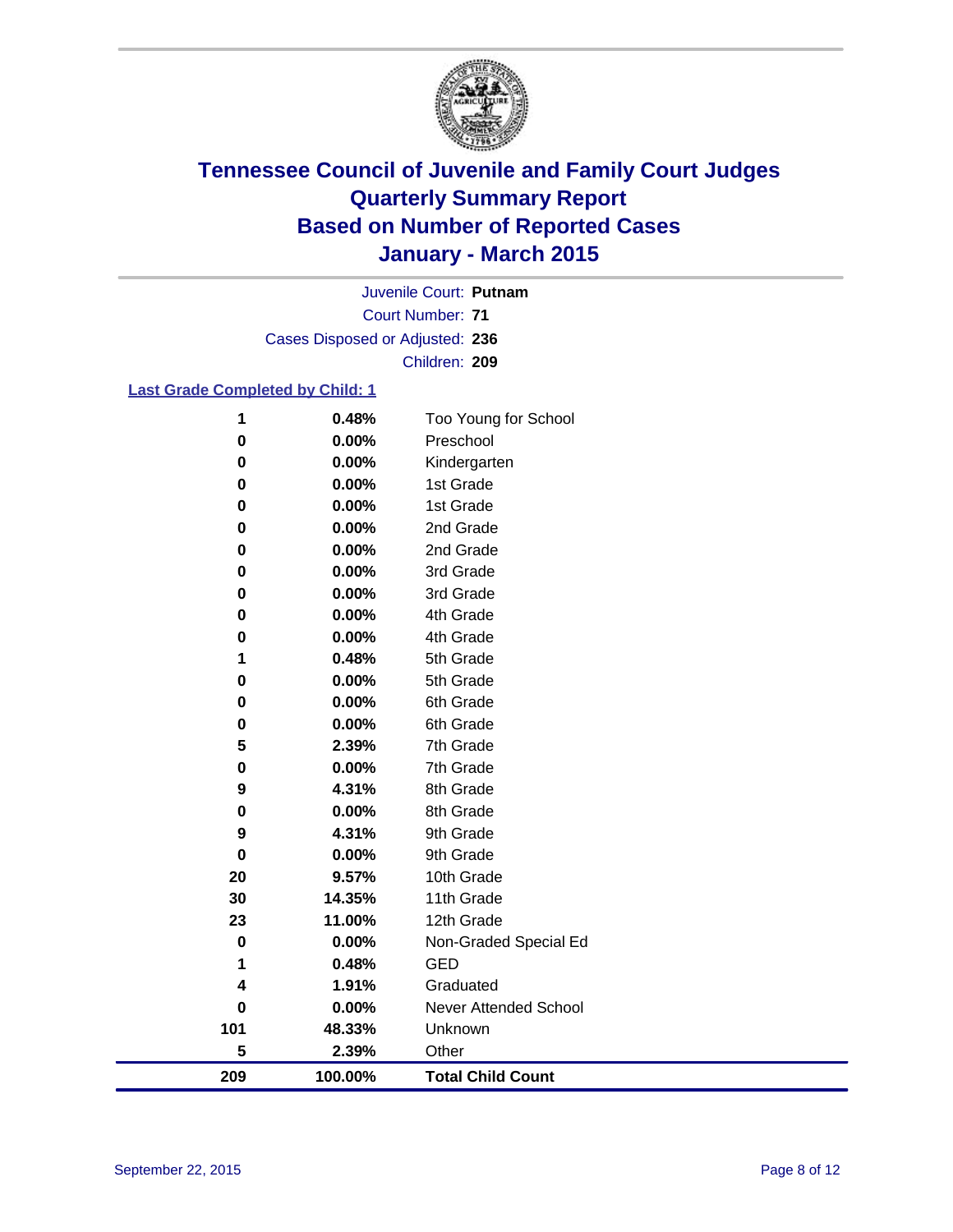

|                                         | Juvenile Court: Putnam          |                          |  |  |  |  |  |  |
|-----------------------------------------|---------------------------------|--------------------------|--|--|--|--|--|--|
|                                         | <b>Court Number: 71</b>         |                          |  |  |  |  |  |  |
|                                         | Cases Disposed or Adjusted: 236 |                          |  |  |  |  |  |  |
|                                         | Children: 209                   |                          |  |  |  |  |  |  |
| <b>Enrolled in Special Education: 1</b> |                                 |                          |  |  |  |  |  |  |
| 4                                       | 1.91%<br>Yes                    |                          |  |  |  |  |  |  |
| 57                                      | 27.27%<br>No                    |                          |  |  |  |  |  |  |
| 148                                     | 70.81%                          | Unknown                  |  |  |  |  |  |  |
| 209                                     | 100.00%                         | <b>Total Child Count</b> |  |  |  |  |  |  |
| $1 -$                                   |                                 |                          |  |  |  |  |  |  |

<sup>1</sup> One child could be counted in multiple categories, verify accuracy of your court's data

| <b>Action Executed By: 1</b> |
|------------------------------|
|------------------------------|

| 369<br>0 | 100.00%<br>0.00% | Judge<br>Magistrate       |
|----------|------------------|---------------------------|
| 0        | 0.00%            | <b>YSO</b>                |
| 0        | 0.00%            | Other                     |
| 0        | 0.00%            | Unknown                   |
| 369      | 100.00%          | <b>Total Action Count</b> |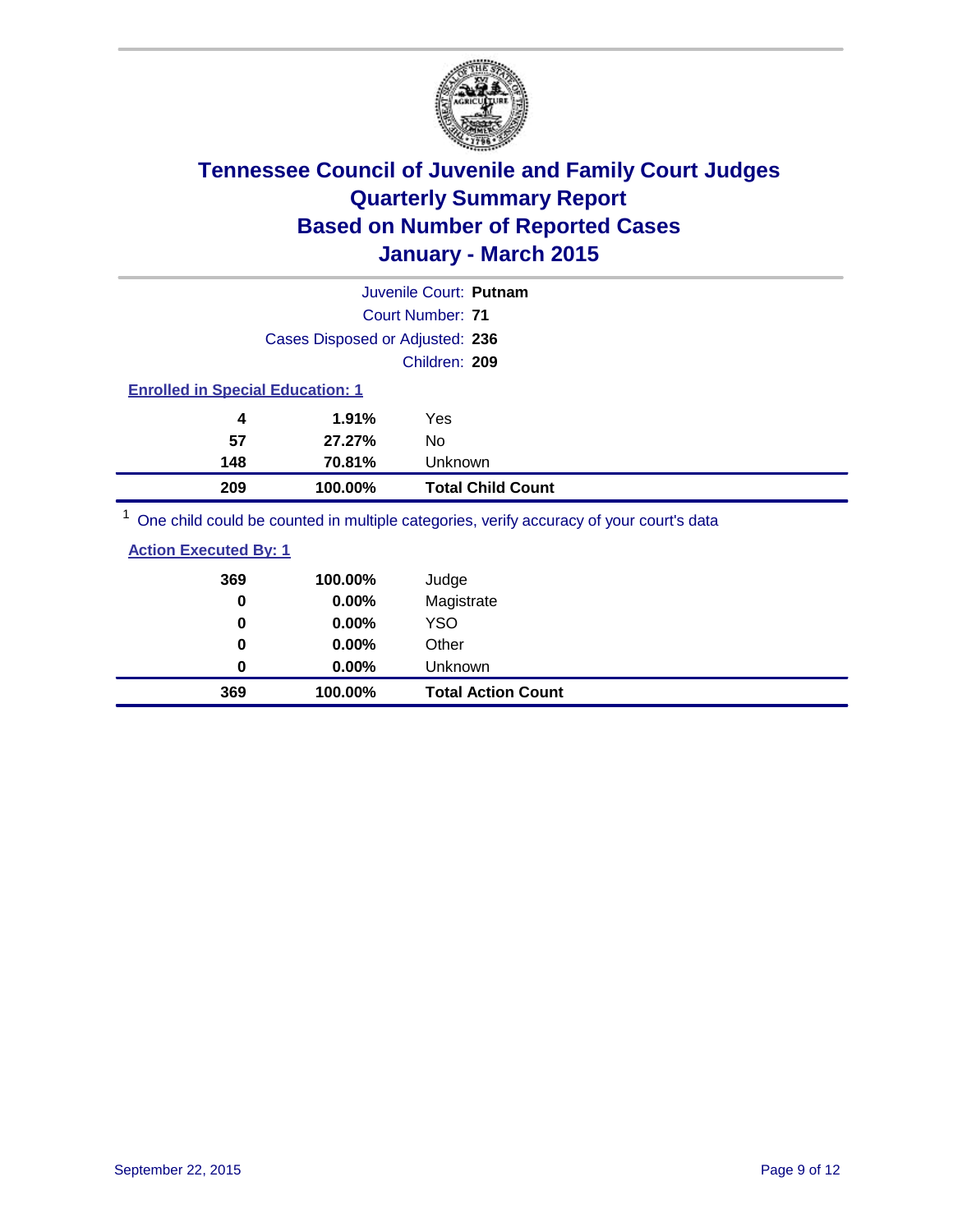

Court Number: **71** Juvenile Court: **Putnam** Cases Disposed or Adjusted: **236** Children: **209**

#### **Formal / Informal Actions: 1**

| 86  | 23.31%   | Dismissed                                        |
|-----|----------|--------------------------------------------------|
| 0   | $0.00\%$ | Retired / Nolle Prosequi                         |
| 56  | 15.18%   | <b>Complaint Substantiated Delinquent</b>        |
| 0   | $0.00\%$ | <b>Complaint Substantiated Status Offender</b>   |
| 22  | 5.96%    | <b>Complaint Substantiated Dependent/Neglect</b> |
| 4   | 1.08%    | <b>Complaint Substantiated Abused</b>            |
| 0   | $0.00\%$ | <b>Complaint Substantiated Mentally III</b>      |
| 0   | $0.00\%$ | Informal Adjustment                              |
| 0   | $0.00\%$ | <b>Pretrial Diversion</b>                        |
| 0   | $0.00\%$ | <b>Transfer to Adult Court Hearing</b>           |
| 0   | $0.00\%$ | Charges Cleared by Transfer to Adult Court       |
| 149 | 40.38%   | <b>Special Proceeding</b>                        |
| 0   | $0.00\%$ | <b>Review Concluded</b>                          |
| 28  | 7.59%    | Case Held Open                                   |
| 24  | 6.50%    | Other                                            |
| 0   | $0.00\%$ | Unknown                                          |
| 369 | 100.00%  | <b>Total Action Count</b>                        |

<sup>1</sup> If different than number of Referral Reasons (369), verify accuracy of your court's data.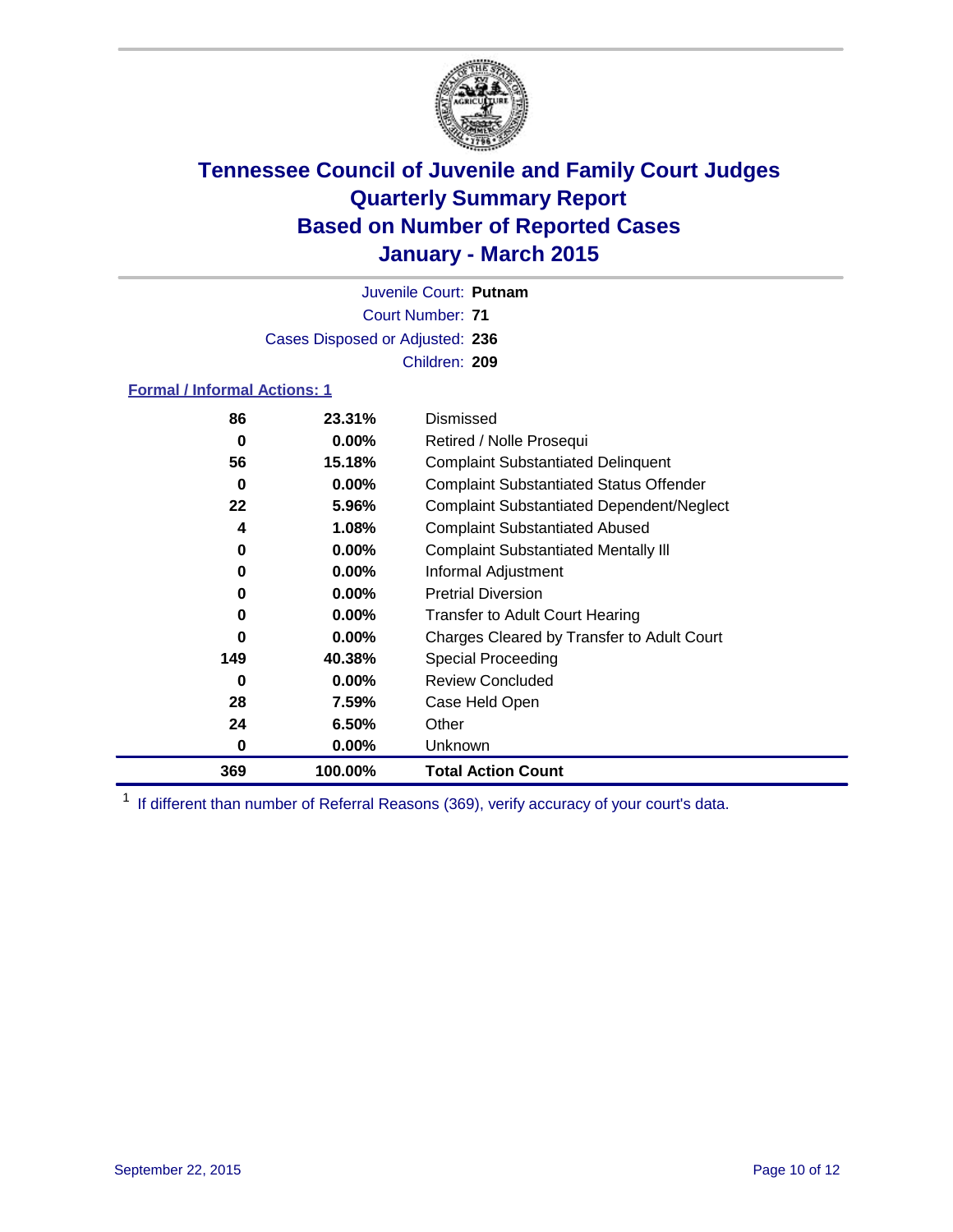

|                       |                                 | Juvenile Court: Putnam                                |
|-----------------------|---------------------------------|-------------------------------------------------------|
|                       |                                 | <b>Court Number: 71</b>                               |
|                       | Cases Disposed or Adjusted: 236 |                                                       |
|                       |                                 | Children: 209                                         |
| <b>Case Outcomes:</b> |                                 | There can be multiple outcomes for one child or case. |
| 35                    | 4.94%                           | <b>Case Dismissed</b>                                 |
| 0                     | 0.00%                           | Case Retired or Nolle Prosequi                        |
| 0                     | 0.00%                           | Warned / Counseled                                    |
| 47                    | 6.63%                           | <b>Held Open For Review</b>                           |
| 62                    | 8.74%                           | Supervision / Probation to Juvenile Court             |
| 0                     | 0.00%                           | <b>Probation to Parents</b>                           |
| 0                     | 0.00%                           | Referral to Another Entity for Supervision / Service  |
| 3                     | 0.42%                           | Referred for Mental Health Counseling                 |
| 5                     | 0.71%                           | Referred for Alcohol and Drug Counseling              |
| 0                     | 0.00%                           | Referred to Alternative School                        |
| 0                     | 0.00%                           | Referred to Private Child Agency                      |
| 2                     | 0.28%                           | Referred to Defensive Driving School                  |
| 0                     | 0.00%                           | Referred to Alcohol Safety School                     |
| 42                    | 5.92%                           | Referred to Juvenile Court Education-Based Program    |
| 0                     | 0.00%                           | Driver's License Held Informally                      |
| 0                     | 0.00%                           | <b>Voluntary Placement with DMHMR</b>                 |
| 0                     | 0.00%                           | <b>Private Mental Health Placement</b>                |
| 0                     | 0.00%                           | <b>Private MR Placement</b>                           |
| 4                     | 0.56%                           | Placement with City/County Agency/Facility            |
| 16                    | 2.26%                           | Placement with Relative / Other Individual            |
| 6                     | 0.85%                           | Fine                                                  |
| 74                    | 10.44%                          | <b>Public Service</b>                                 |
| 12                    | 1.69%                           | Restitution                                           |
| 0                     | 0.00%                           | <b>Runaway Returned</b>                               |
| 11                    | 1.55%                           | No Contact Order                                      |
| 0                     | 0.00%                           | Injunction Other than No Contact Order                |
| 14                    | 1.97%                           | House Arrest                                          |
| 0                     | 0.00%                           | <b>Court Defined Curfew</b>                           |
| 0                     | 0.00%                           | Dismissed from Informal Adjustment                    |
| 0                     | 0.00%                           | <b>Dismissed from Pretrial Diversion</b>              |
| 10                    | 1.41%                           | Released from Probation                               |
| 0                     | 0.00%                           | <b>Transferred to Adult Court</b>                     |
| 0                     | 0.00%                           | <b>DMHMR Involuntary Commitment</b>                   |
| 0                     | $0.00\%$                        | <b>DCS Commitment - Determinate</b>                   |